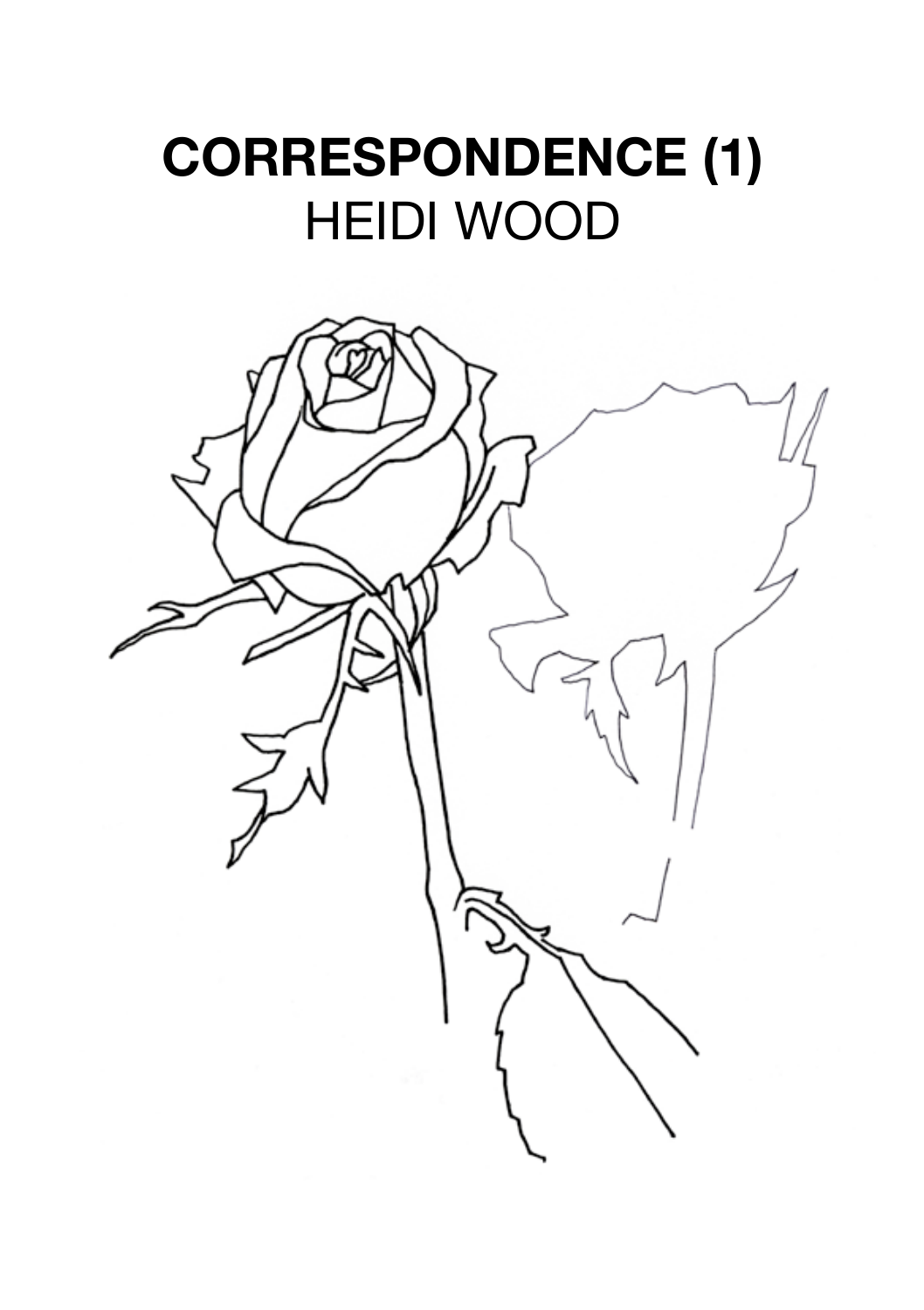

Well it was somewhat of a surprise that I awoke last Sunday (a week ago) to find it was indeed my eightieth birthday.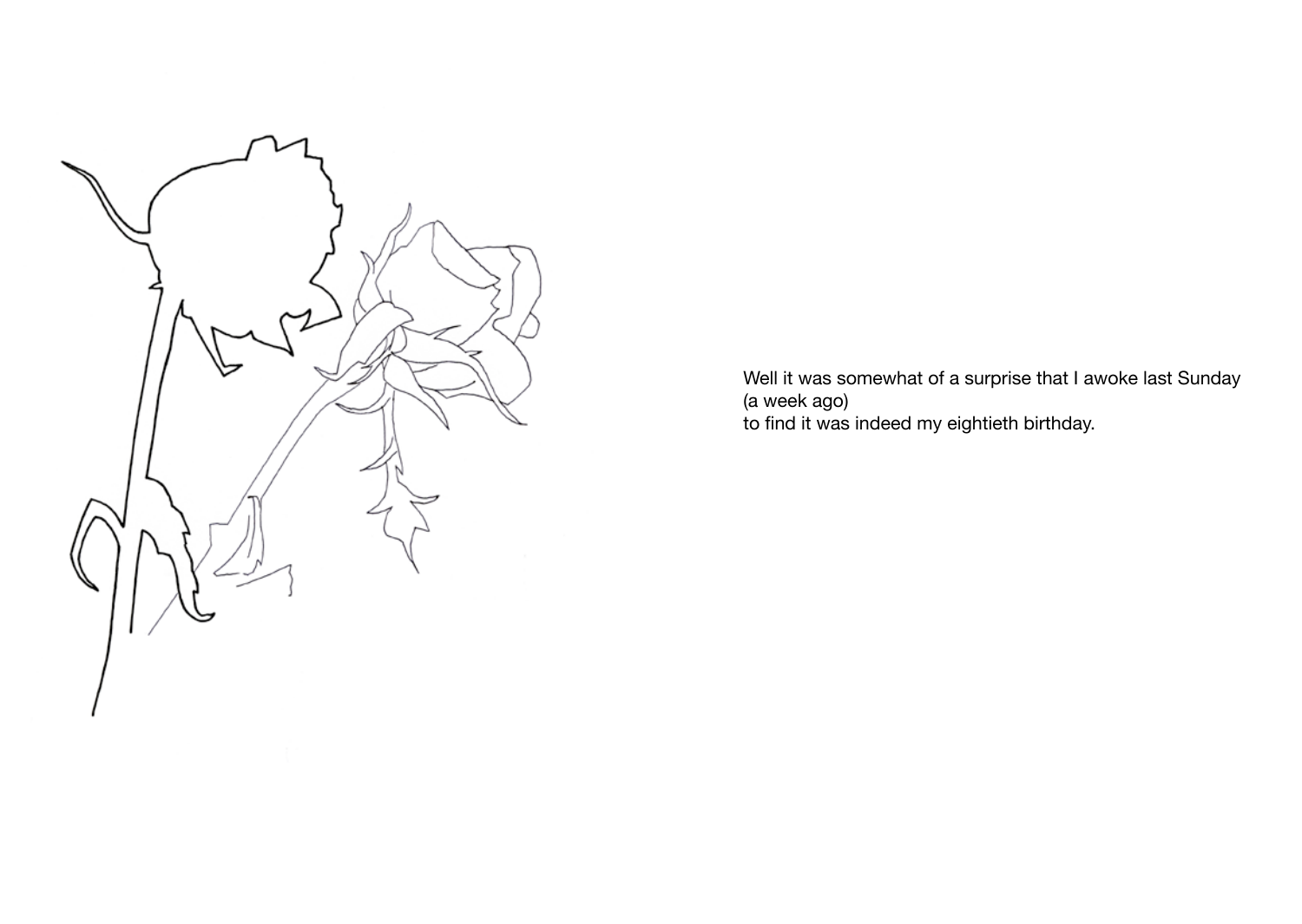We had a cool day for it, shower here and there, but not bad. And although we had to make a dash from the car at the winery, it was only very light.

And soon cleared up and got a bit less Grey over lunch.

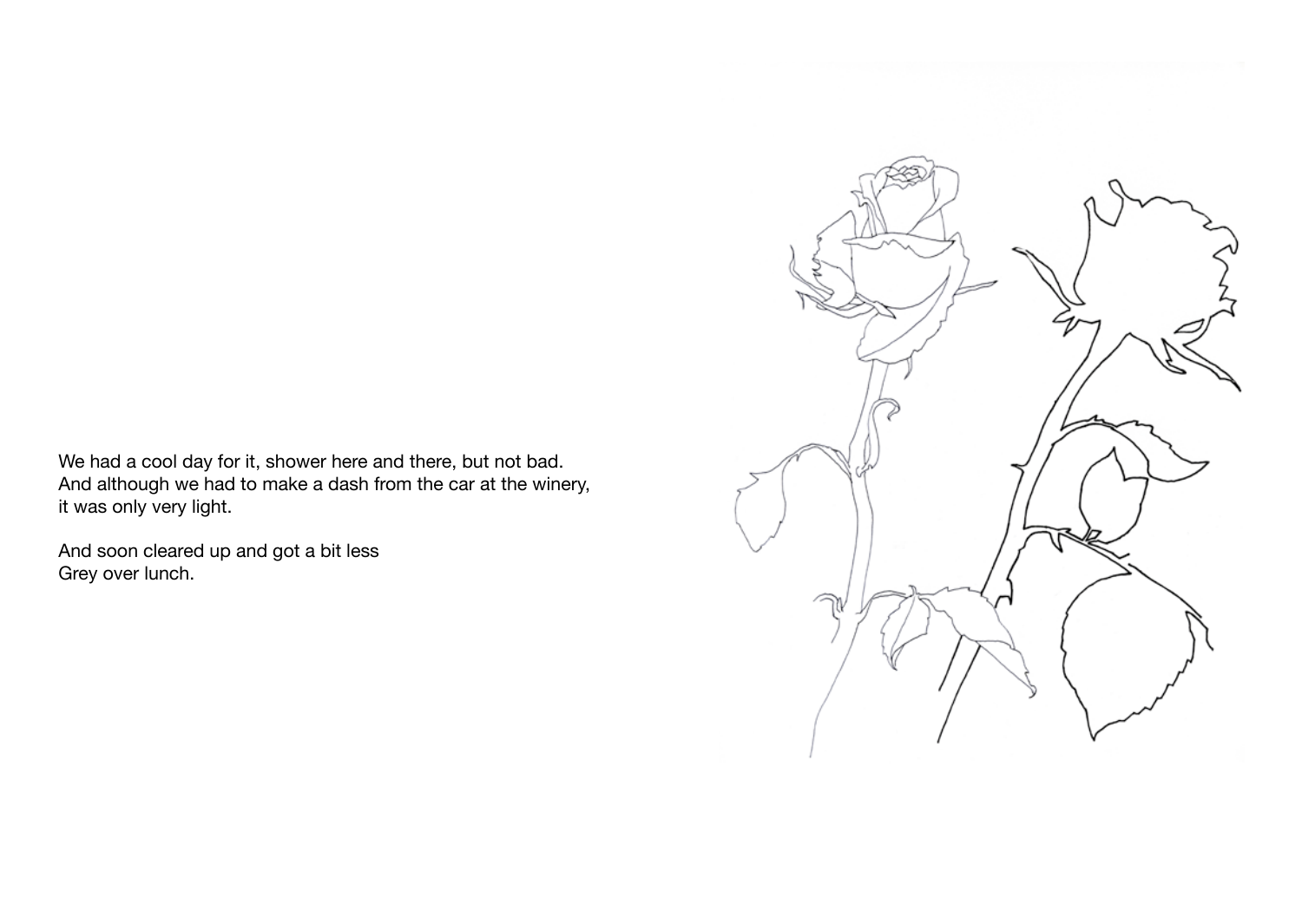Dad and me, and huge surprise my only Brother, Bart. (Unexpectedly). With his faithful Oxygen tank, in tow. He has lung cancer. Still, wonderful to see him. And auntie Daphne, From Crib Point.

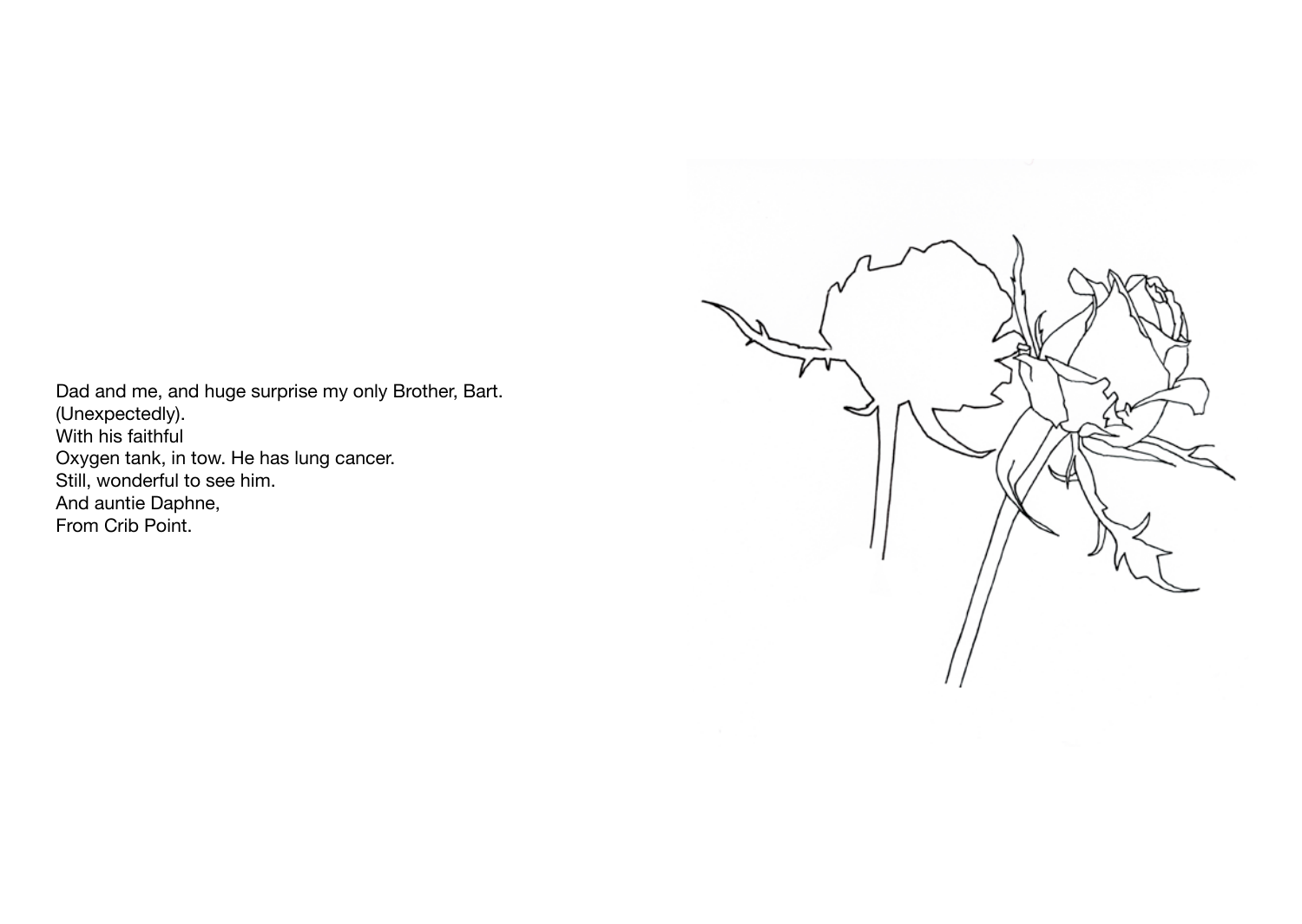

Dad let me read your letter, and hope you are now back on the water supply. Might be an idea to do what we have done....

got some water carriers,

I filtered the water, poured it through

A funnel into the three, so if a emergency happens to the supply, at least we have some water to

put into the kettle. Dad said beforehand ....we don't need them, we could always fill the bath.

I said, how do you fill the bath if the pipes are broken

-- beforehand.

Oh yes, says dad.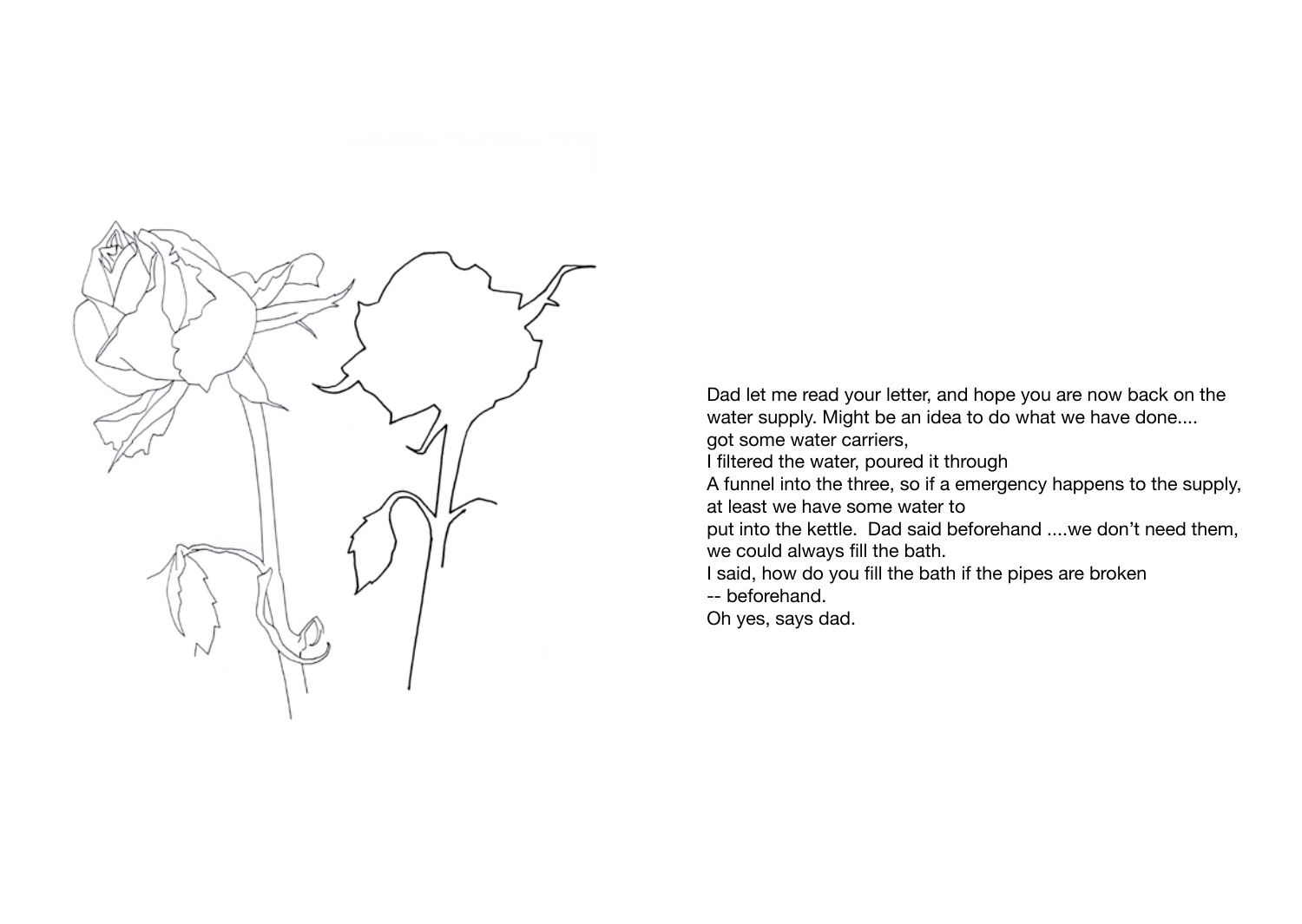Now... I want to say, things are very iffy at the moment in the world, and I'm not joking about this but I have stopped being a humanist and asked Jesus to come into this home.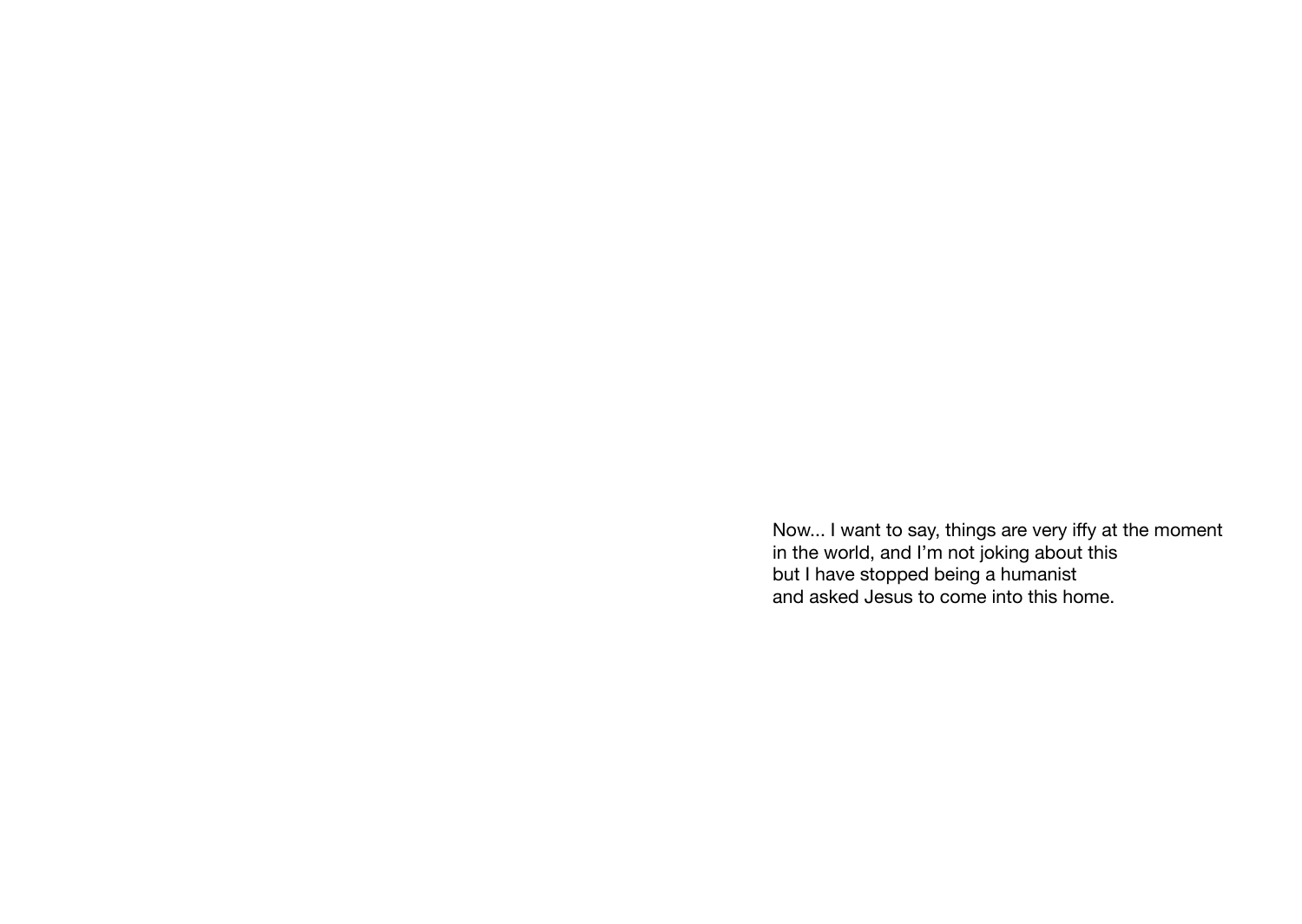

So much ugly stuff going on in the dark realm. How those in high places are reptiles, and the pedophiles, and the bathomets, it's everywhere and what can you do?

What with the CERN people raising Osiris in 2017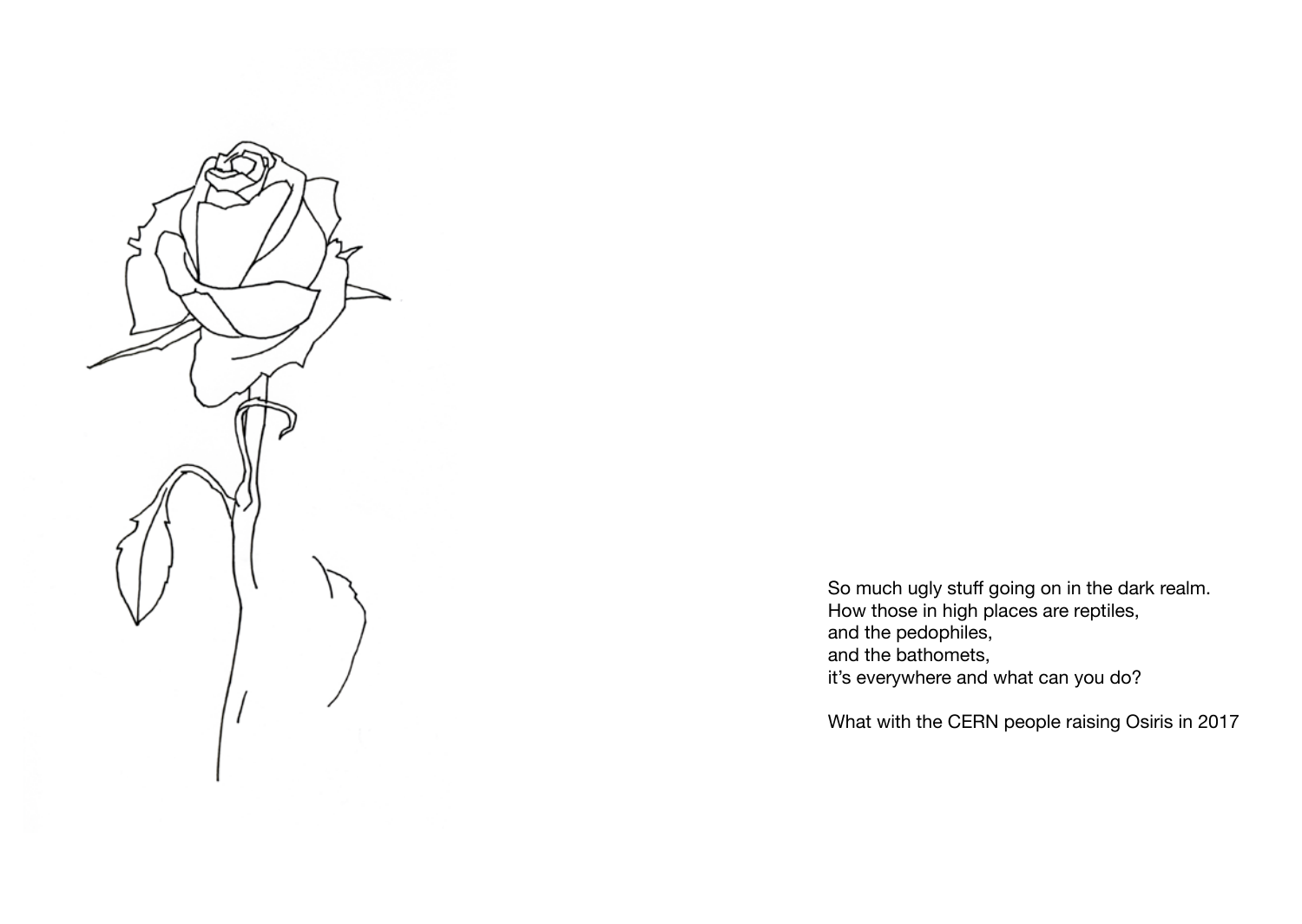

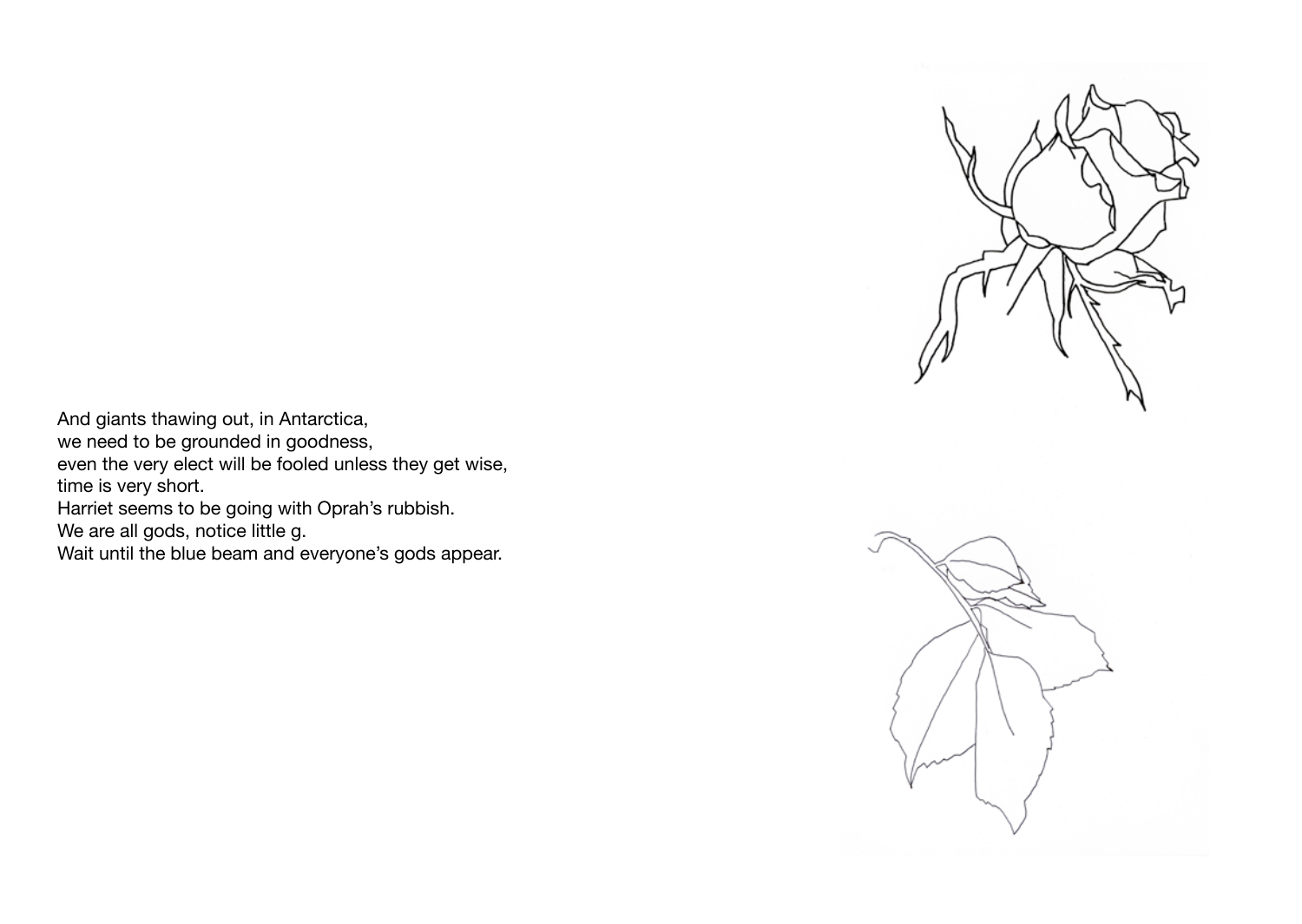

What with the white gent in Rome trying to get everybody to unite. Bring your idols and put them on our altars. Babylon is alive and well. I watched a video of a mass at s/peters to Lucifer.

I hear

Some sincere RCs are quite shocked at some of the things he says, not Christian at all.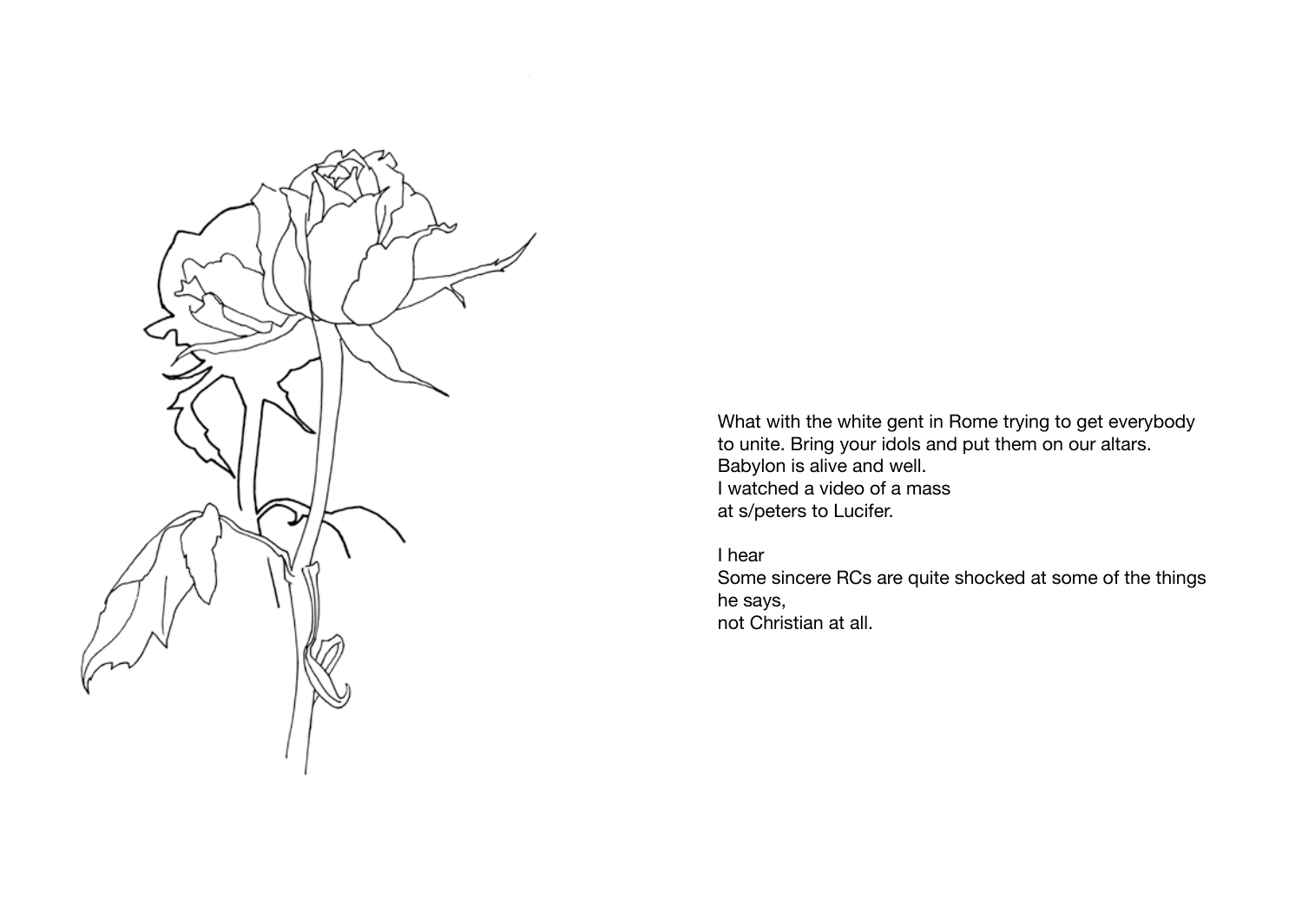

Well I'd better head off to bed, Dad's been there for an hour, so.... hope you're both well, goodnight Boys.

God Bless you both, and Love from Mums XXXXXX